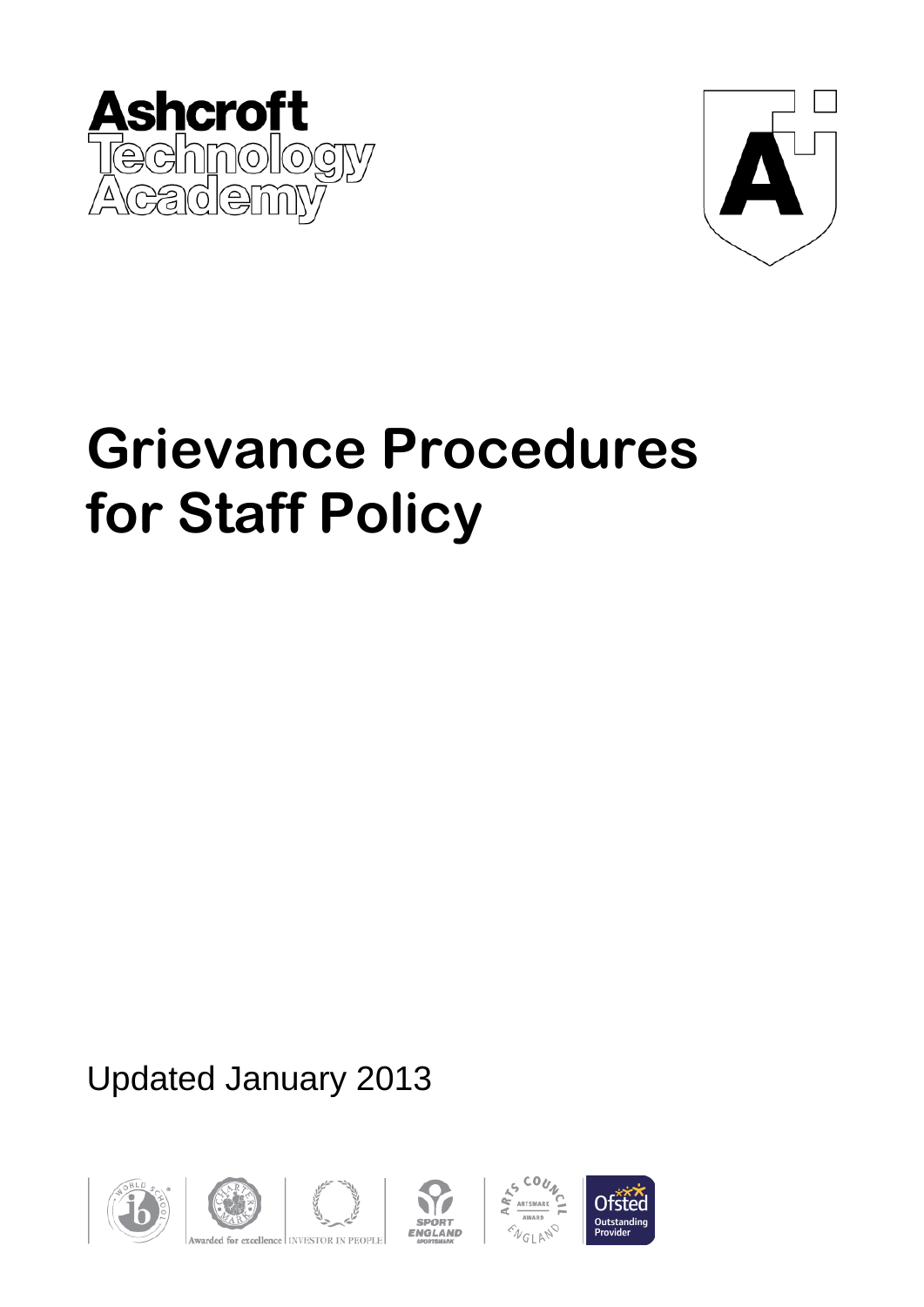# **Grievance Procedures for all staff**

The Grievance Procedure adopted by Prospect Education (Technology) Trust Ltd (the Trust) provides for individual employees to raise grievances with the Trust's management about situations that impact detrimentally upon their employment. The key aim is to settle grievances both fairly and promptly. Most routine complaints and grievances are successfully resolved informally through open discussion with the employee's immediate line manager or other colleague with whom the matter concerns without the need for recourse to formal action. This is often the most appropriate way to lead to a quick resolution of the problem.

This grievance procedure applies to all staff employed to work for the Trust. It does not include contractors' employees, visitors or other persons who may be present from time to time at the Academy.

The grievance procedure aims to deal with staff complaints, including matters of alleged discrimination or victimisation of employees. A separate policy exists for dealing with issues of harassment and/or bullying. The procedure is not to be used for disciplinary or capability issues, including appeals as separate procedures exist for these situations.

In dealing with staff grievances, there are two types of procedure that may be required:

i) Informal procedure, without necessary recourse to any subsequent stage,

and

ii) Formal procedure, where (i) has failed or is deemed inappropriate.

#### **1 Informal Procedure**

- a) When an employee has a grievance he/she should first of all endeavour to resolve the matter by a direct informal approach to the other employee(s) concerned with the grievance, if appropriate consulting with their line manager. Every effort should be made to resolve the grievance at this stage.
- b) If the grievance remains unresolved following discussion at stage 1(a) above, the employee may request a personal interview with his/her next level of line management for informal discussion of the circumstances with the aim of identifying other informal means by which to rectify the difficulty.
- c) In all cases, even where the complainant submits a formal grievance without first raising the complaint with their line manager, managers should attempt to resolve the underlying problem informally as part of good management practice and not default to formal procedural arrangements without such consideration.
- d) In certain circumstances it may, subject to mutual agreement, be beneficial to seek external advice or assistance to attempt to resolve matters informally.

### **2 Formal Procedure**

Where the grievance has not been resolved under any of the procedures set out in Section 1 above, and the employee wishes to proceed with a formal grievance the following three stage process will be followed.

Stage 1(a)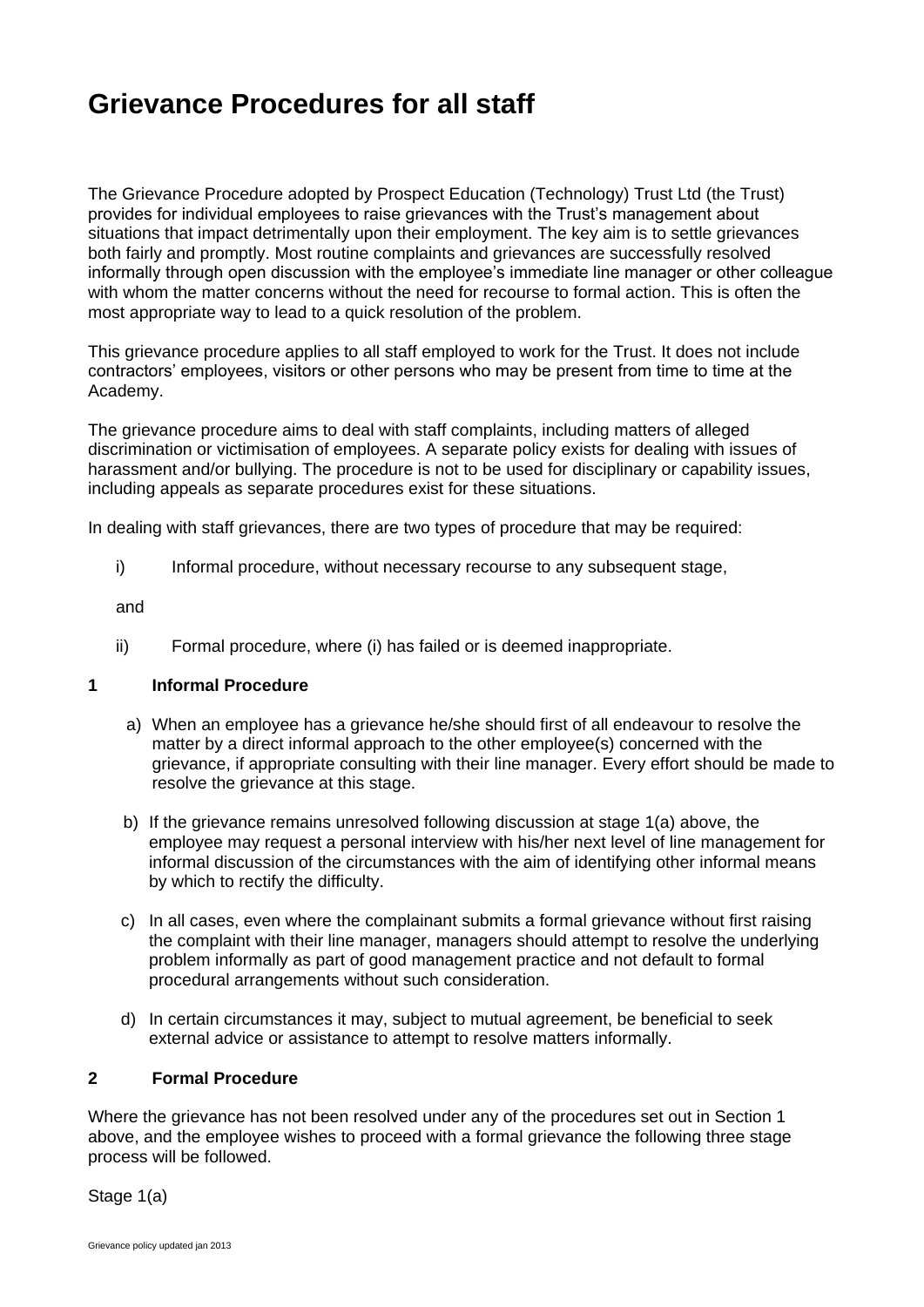The employee must set out in writing (see Appendix 1) the details of his/her grievance with the Trust and submit this to their line manager (or more senior management if the grievance is in respect of their line manager). If neither of these is deemed appropriate, the Principal shall nominate who is to be responsible for hearing a stage 1(b) grievance. A copy of this formal notice should at the time be submitted to the other employee(s) concerned. The other employee(s) will also be required to submit written responses to the point(s) outlined in the grievance against them. A meeting with the line manager or other appropriate senior manager will be held not less than 5 and not more than 10 working days\* after the receipt of the formal notice of grievance where all parties are able to do so. Should one party be unable to attend other than by refusal, the meeting should be held as soon as reasonably practicable.

#### Stage 1(b)

Each of the parties concerned will be asked to attend the meeting upon request at a mutually agreeable time, and may be accompanied by a fellow worker or union official. In addition or as an alternative, an employee under 18 years of age may request one or both parents or guardians to be present. Any accompanying individual(s), may address the meeting and confer with the employee, but may not answer questions on their behalf. They may ask questions of the chair, the other party and any witnesses. Refusal by either party to attend will not invalidate the proceedings.

The line manager will review the written submission(s) and observations and will hear any additional verbal comments, which will be recorded in the minutes of the meeting. Depending upon the nature of the grievance it may be necessary to hold separate meetings with each of the parties. The line manager or other individual hearing the grievance will then either give a ruling (on completion of the hearing or in writing within 2 working days of the hearing) (see Appendix II and III and Stage 2), or if in his/her judgement the matter requires consideration at higher level, will refer the matter on. Should the latter occur, a statement summarising the main details of the grievance and the reasons for failure to agree, must be prepared by the line manager undertaking the grievance hearing and signed by both parties.

#### Stage 2

Should the complainant be dissatisfied with the response at Stage 1 and wishes to appeal the decision or it is felt by the line manager undertaking the grievance that the matter requires consideration at a higher level, then this should be communicated to the Principal within 5 working days of receipt of the outcome from Stage 1.

#### Stage 3

There exists a right of appeal to the Principal (or in his/her involvement or incapacity) to the Chairman of the Executive Board or in the event or his/her earlier involvement or incapacity, to a representative/representatives of the Board of Trustees. An appeal should be lodged within 5 working days of notification of the grievance outcome. In the case of appeal, all relevant documents shall be submitted to the Principal or other representative(s), and a request may be made for a fellow worker or union official to be present at the appeal hearing. The appeal will normally be heard within 10 working days\* of the receipt of the notice of appeal. The person(s) hearing the appeal will give their decision in writing within 5 working days\* of the hearing.

\*For the purposed of this document, working days are defined as being all term and staff training days, but excluding Academy holidays, bank holidays and weekends.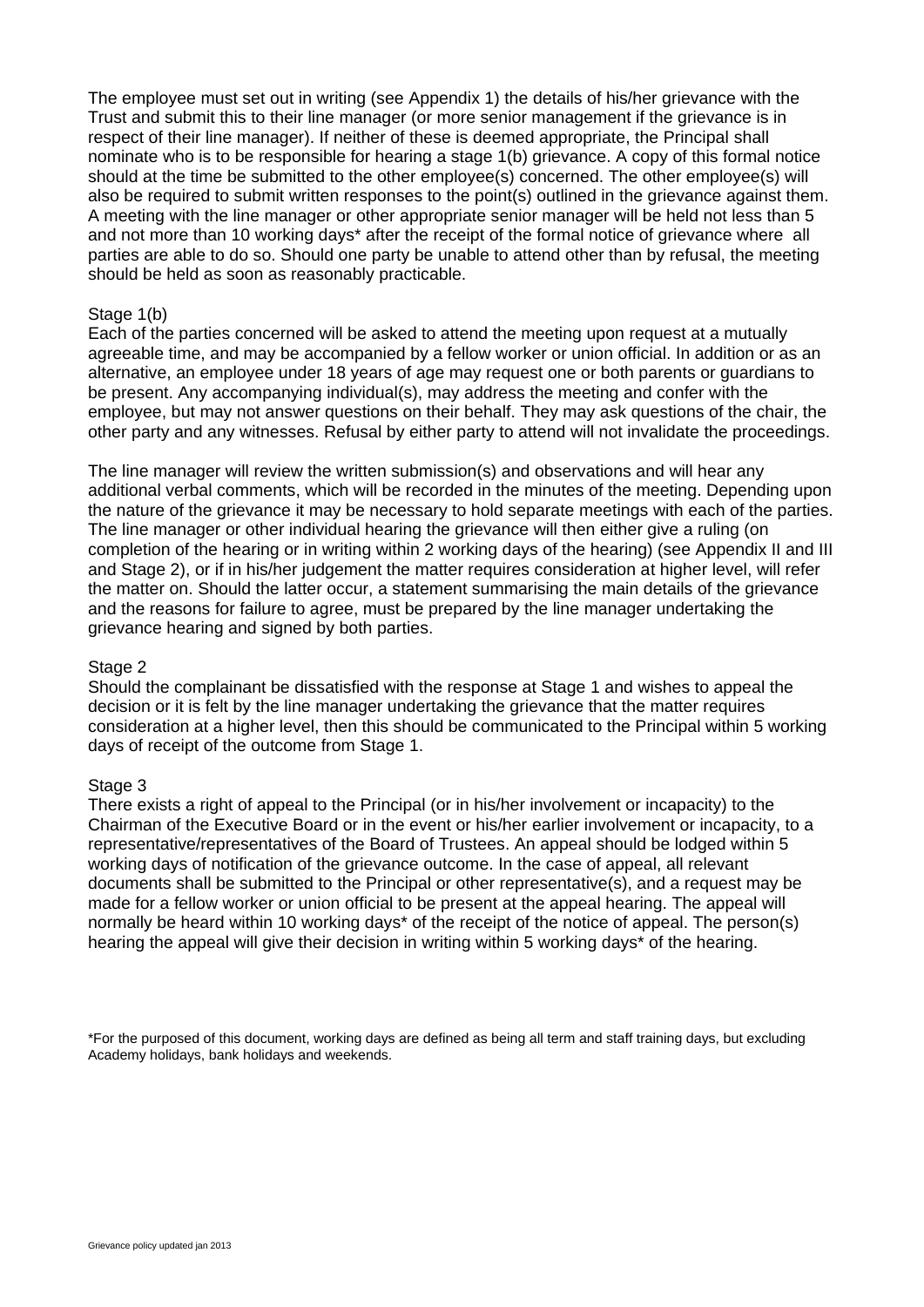### **NOTES**

The appendices accompanying this policy are guidance documents only and are useful in highlighting both how a grievance should be structured and how it should be responded to.

These documents may be used as they stand. If alternate documents are used the accompanying forms must not be deviated from to any significant extent.

### **Record Keeping**

Records should be kept detailing the nature of the grievance raised; the response; any actions taken; reasons behind any action taken; whether the outcome was subject to appeal, and if so, any further outcome.

All records should be treated as confidential and kept in accordance with the Data Protection Act 1998, which provides individuals with the right to request and have access to certain data.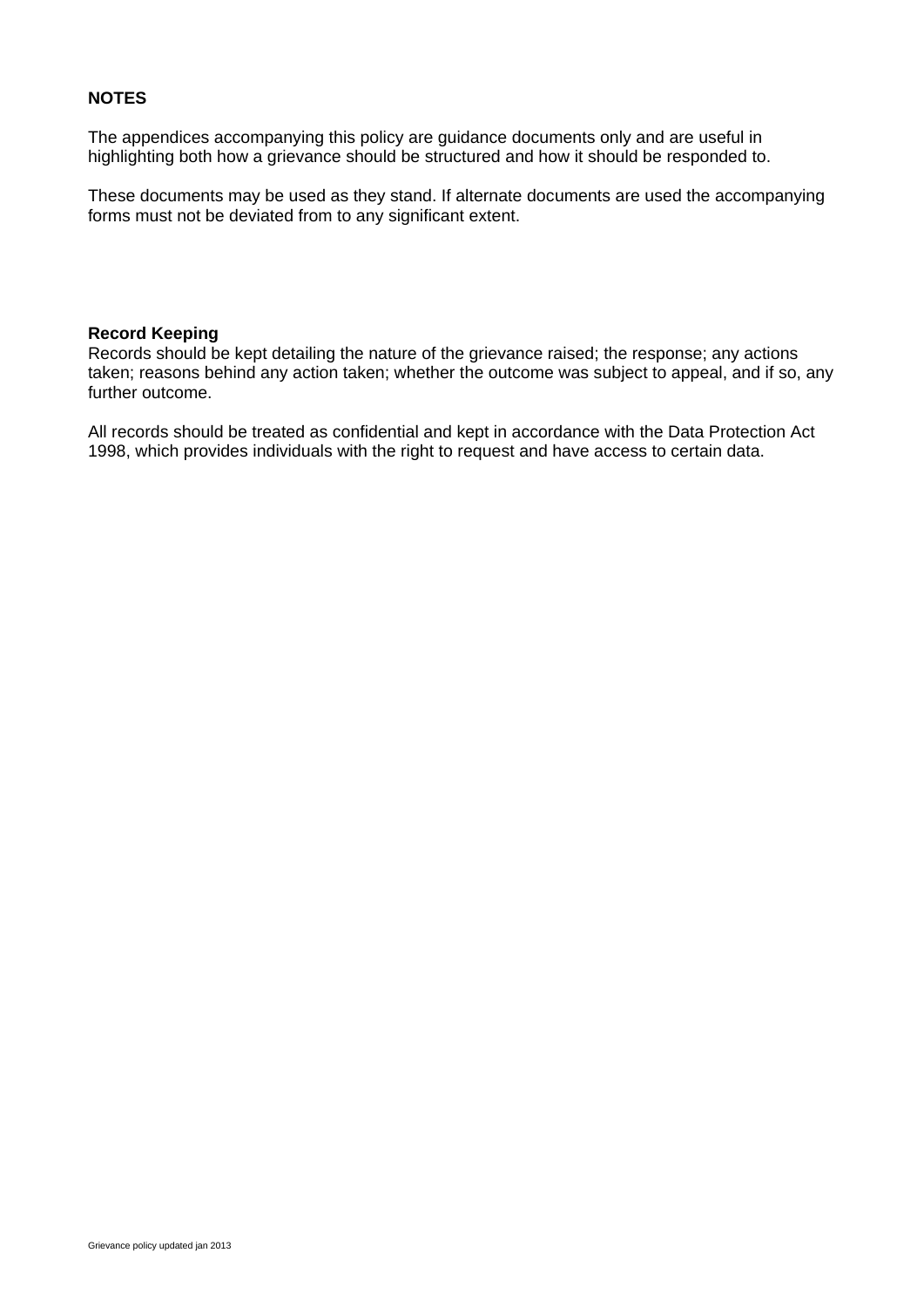# **Appendix I Application for consideration of grievance**

## Prospect Education (Technology) Trust Ltd

### *Formal Grievance*

This form is not to be completed by employees unless the grievance has been informally discussed with the other employee(s) involved (Stage 1a) and has not been resolved at that stage.

| <b>Nature of grievance</b>                                                                                  |       |  |
|-------------------------------------------------------------------------------------------------------------|-------|--|
| Please briefly state your grievance on the form attached (Appendix I(a)):                                   |       |  |
| What steps have you taken to resolve the grievance?                                                         |       |  |
| What steps do you think the Academy should take to rectify this grievance?                                  |       |  |
| Have you discussed the matter with the other employee(s) involved?                                          |       |  |
| What was the result of this discussion?                                                                     |       |  |
| I apply for my grievance to be formally investigated under Stage 1 of the Academy's grievance<br>procedure. |       |  |
|                                                                                                             |       |  |
| Signed:                                                                                                     | Date: |  |
| (Please pass this form to your Line Manager)                                                                |       |  |
| <b>Line Manager's comments</b>                                                                              |       |  |
| Name:                                                                                                       |       |  |
| What do you understand the employee's grievance to be?                                                      |       |  |
| How valid is it?                                                                                            |       |  |
| What are your comments on the employee's complaint?                                                         |       |  |
| How should this matter be resolved?                                                                         |       |  |
| Signed:                                                                                                     | Date: |  |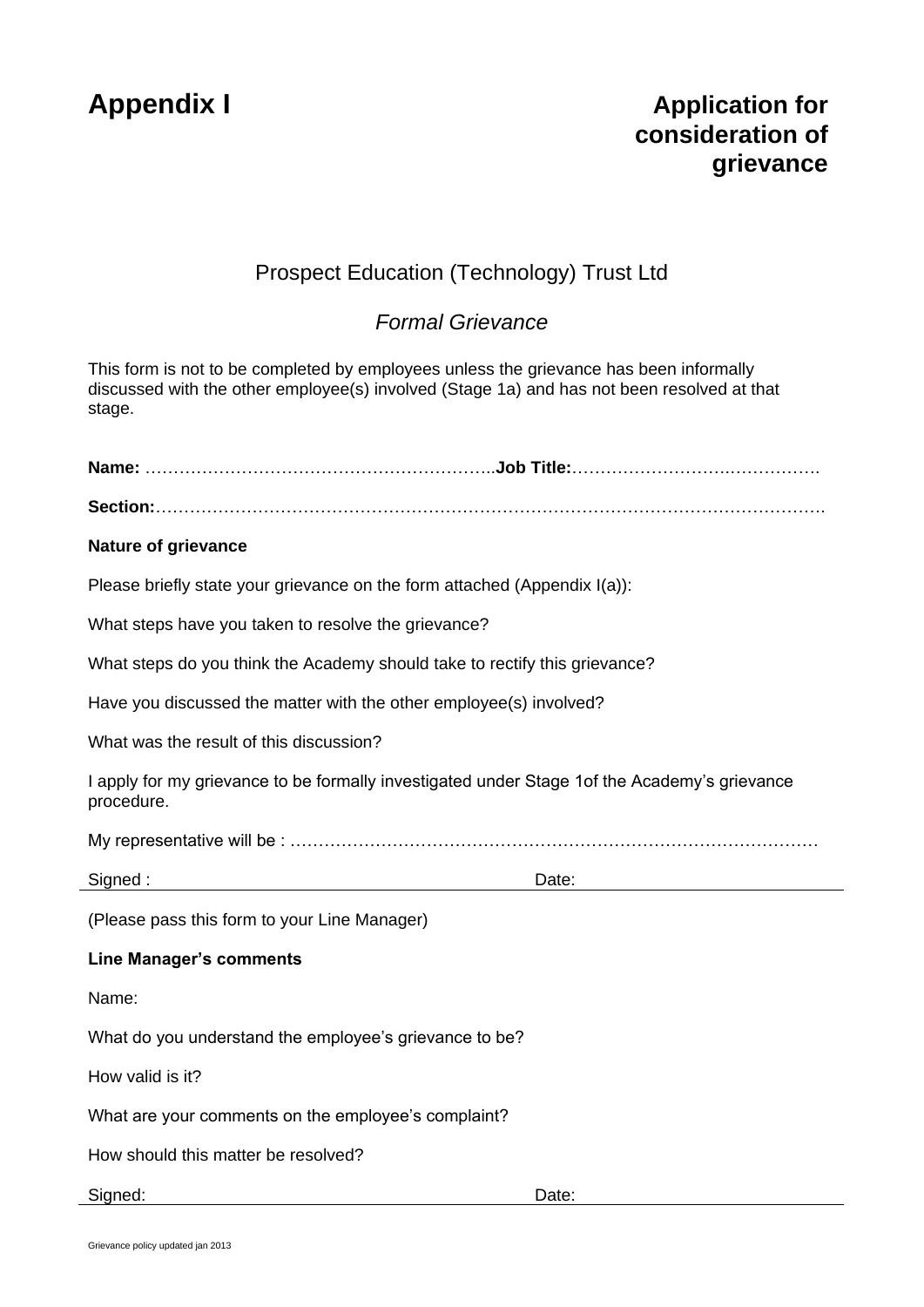

**Name of complainant:** …………………………………………………………..

Desciption of the grievance

Please continue on a separate sheet, if necessary. Once completed, forward this form to your line manager (or next line of management if in respect of the line manager).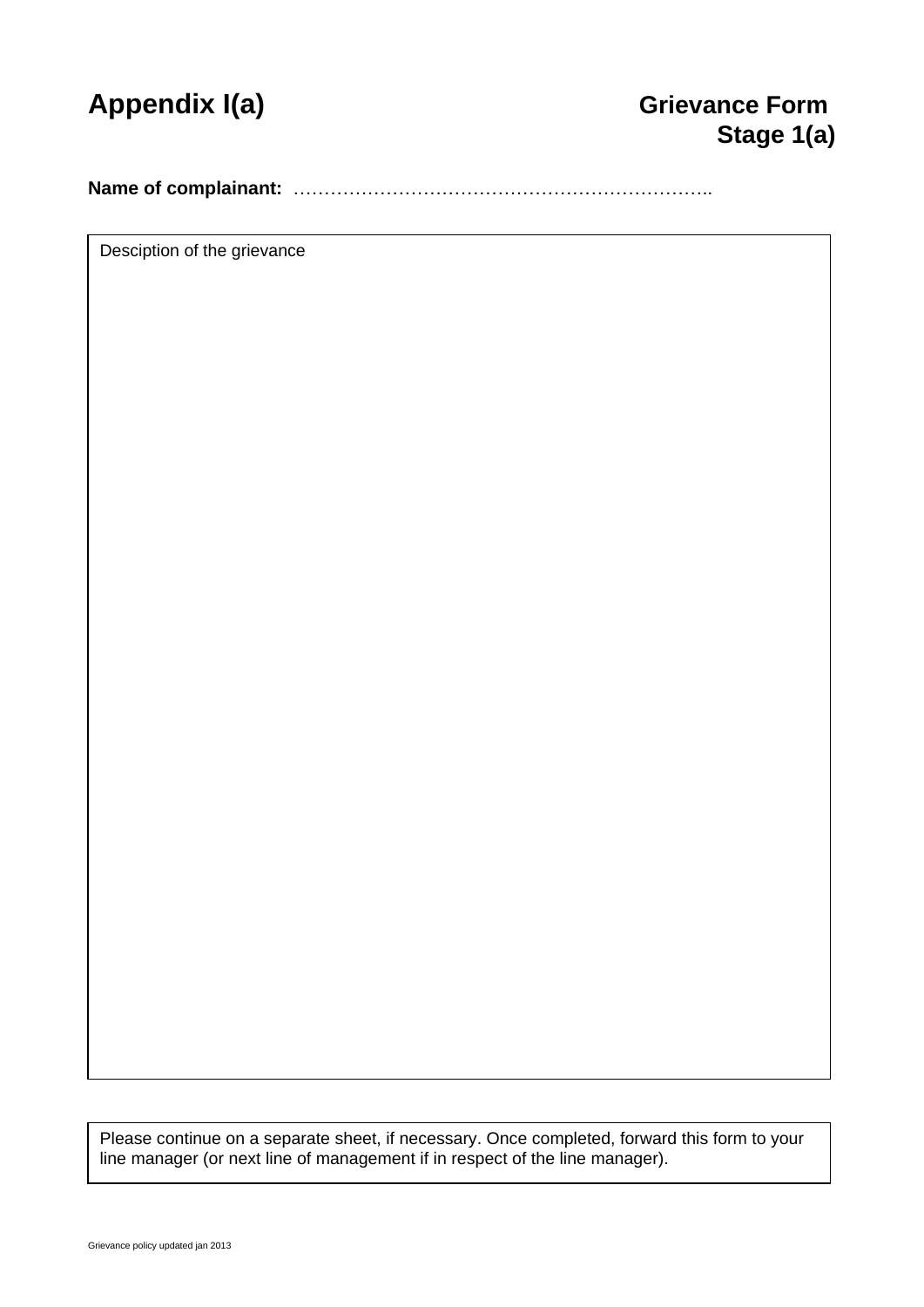

**Name of complainant:** ……………………………………………………….

I wish to record that I am dissatisfied with the Stage 1(b) response for the following reasons:

Please continue on a separate sheet, if necessary. Once completed, send this form to the Principal who will arrange for a hearing to take place.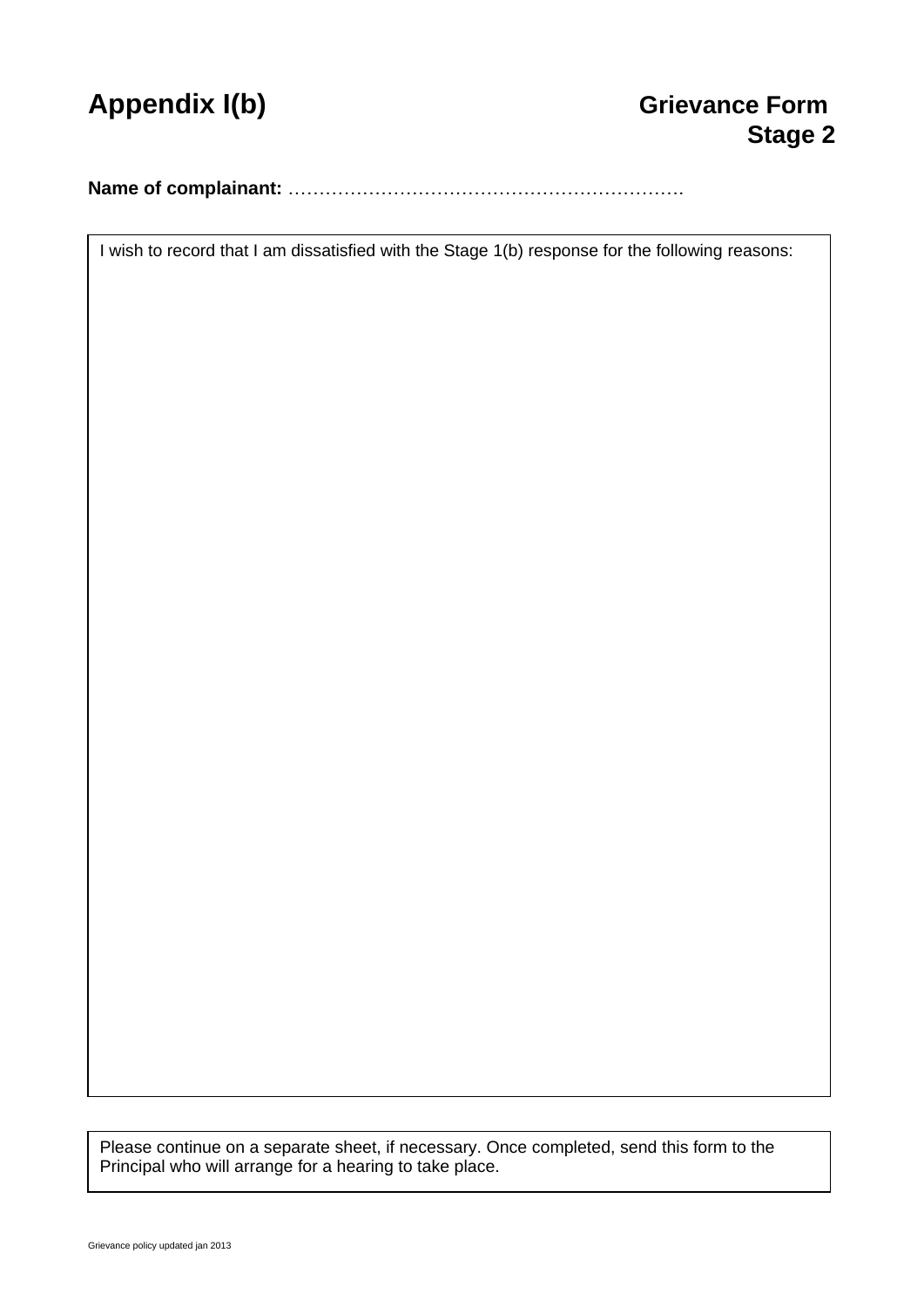### Prospect Education (Technology) Trust Ltd

*Report on Formal Grievance*

| Name of employee:       | Date: |
|-------------------------|-------|
|                         |       |
| Department:             |       |
|                         |       |
| Job Title:              |       |
|                         |       |
| Name of representative: |       |
|                         |       |
| Date of grievance:      |       |
|                         |       |

**Summary of grievance**

### **Line Manager's comments**

Action taken to resolve grievance (include relevant names and dates):

Result of investigation:

Proposals (if any) for resolving the grievance:

Other action to be taken:

Signed: (Line Manager)

Grievance policy updated jan 2013